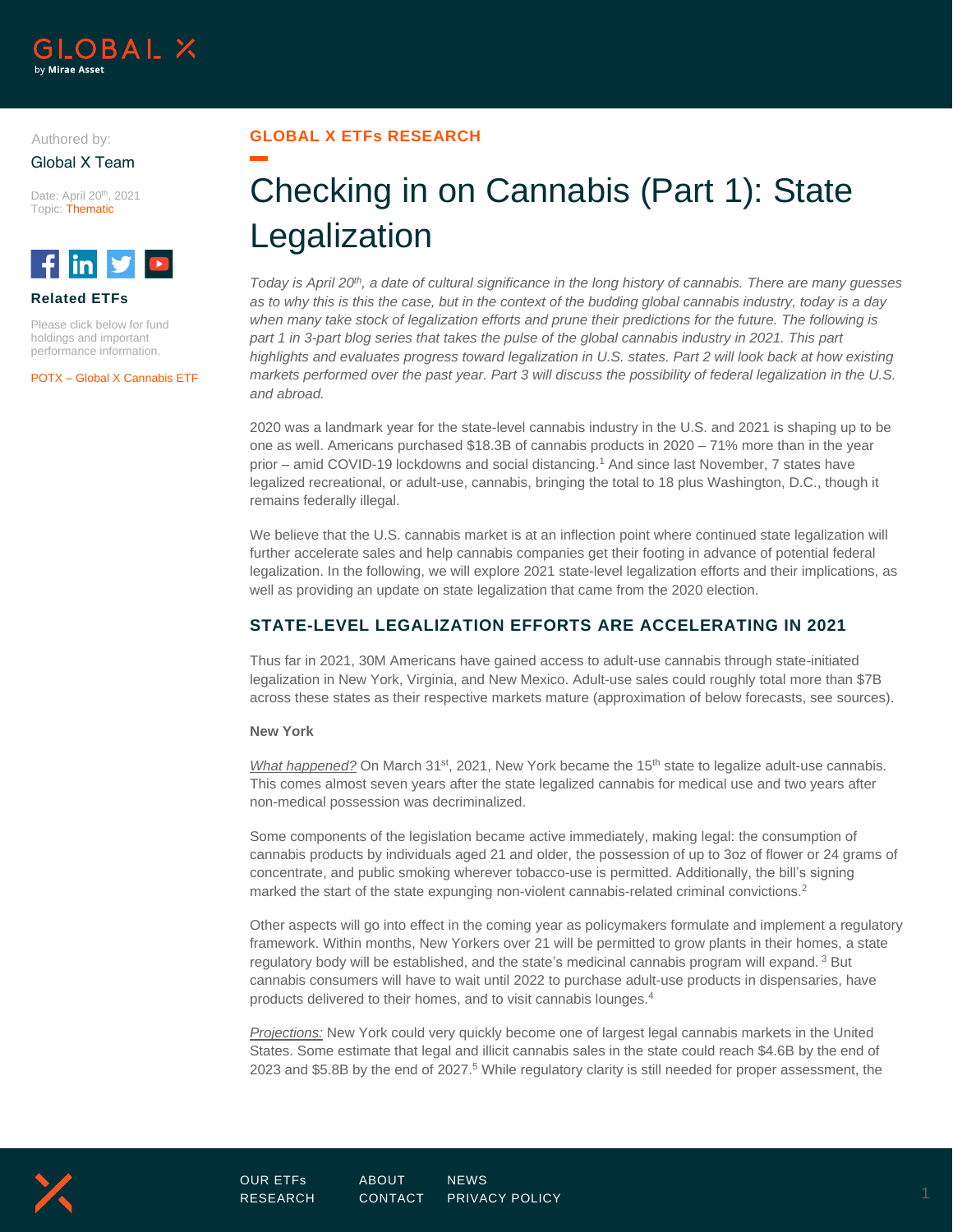

legal market's share of sales could grow from 26% to 72% over this four year period, assuming New York's rollout follows a similar path as other states'. 6

State and local revenues from sales and excise taxes could reach \$350M annually based on the rates set in the legislation. Additionally, the state expects that the industry will create 30k to 60k new jobs.<sup>7</sup>

*Our Take:* New York's adult-use cannabis industry will likely become a critical determinant of market dynamics in other adult-use states, and possibly at the national and global levels if supportive federal cannabis reform materializes. New York is the  $4<sup>th</sup>$  most populous state and it ranks  $3<sup>rd</sup>$  in state-level GDP. This bodes well for the state purely from a consumption dollars standpoint, but more importantly, New York City is debatably the global epicenter of finance, commerce, and communication.

Proximity to these services could have a dramatic positive impact on the industry's trajectory. For one, expanded resources could benefit companies with business in multiple states, or multi-state operators (MSOs), across all their involved markets. Non-MSOs could similarly take advantage, using these resources to scale their operations. And though federal law limits how financial services companies can work with the industry, a burgeoning New York cannabis market could push institutions to back the SAFE Banking Act legislation which could ease restrictions.

In our view, the state's ten existing operators with medicinal licenses will see an outsized degree of success compared to MSOs and other operators who have yet to establish a presence in New York. The legislation grants existing medical licensees two licenses for adult-use stores, removing several initial barriers to entry. It also allows them to remain vertically integrated and recognize revenues from retail and wholesale channels, while new entrants must declare themselves as either retail or wholesale. $8$ 

| <b>State</b> | <b>Tax Rate</b>                                                                                                                                      |
|--------------|------------------------------------------------------------------------------------------------------------------------------------------------------|
| AK           | No state tax; municipalities can charge excise tax                                                                                                   |
| AZ           | 16% excise tax: 5.6% sales tax                                                                                                                       |
| CA           | 15% excise tax; 8.5% retail sales tax; up to 15% additional municipality tax                                                                         |
| <b>CO</b>    | 15% excise tax; additional local excise taxes                                                                                                        |
| IL           | 10% tax on all flower/products > 35% THC;<br>20% tax on infused products; 25% tax if THC > 35%; 6.75% sales tax                                      |
| ΜI           | 10.75% excise tax; 6.25% state sales tax;<br>optional local excise tax up to 3%                                                                      |
| <b>ME</b>    | 10% excise tax: 5.5% state sales tax                                                                                                                 |
| ΜI           | 10% excise tax; 6% state sales tax                                                                                                                   |
| МT           | 20% excise tax                                                                                                                                       |
| ΝJ           | 7% state sales tax; up to additional 2% municipality sales tax                                                                                       |
| <b>NM</b>    | 12% excise tax, growing 1% each year between 2025 and 2030 to 18%                                                                                    |
| <b>NV</b>    | 10% excise tax: 4.6% state sales tax                                                                                                                 |
| <b>NY</b>    | Excise tax of $\epsilon$ 0.50 per mg of THC for flower, $\epsilon$ 0.80 per mg of THC for concentrate,<br>¢3 per mg for edibles; 13% state sales tax |
| <b>OR</b>    | 17% excise tax, plus 3% municipality tax                                                                                                             |
| <b>SD</b>    | 15% excise tax: 4.5% state sales tax                                                                                                                 |
| VA           | 21% excise tax; 5.3% sales tax; up to 3% municipality tax                                                                                            |
| VT           | 14% excise tax; 6% state sales tax                                                                                                                   |
| WA           | 37% excise tax                                                                                                                                       |

## TAX POLICIES FOR ADULT-USE RETAIL SALES, BY STATE

Source: Leafly, Cannabis Business Times, Marijuana Business Daily, April 2021.

**GLOBAL X** 

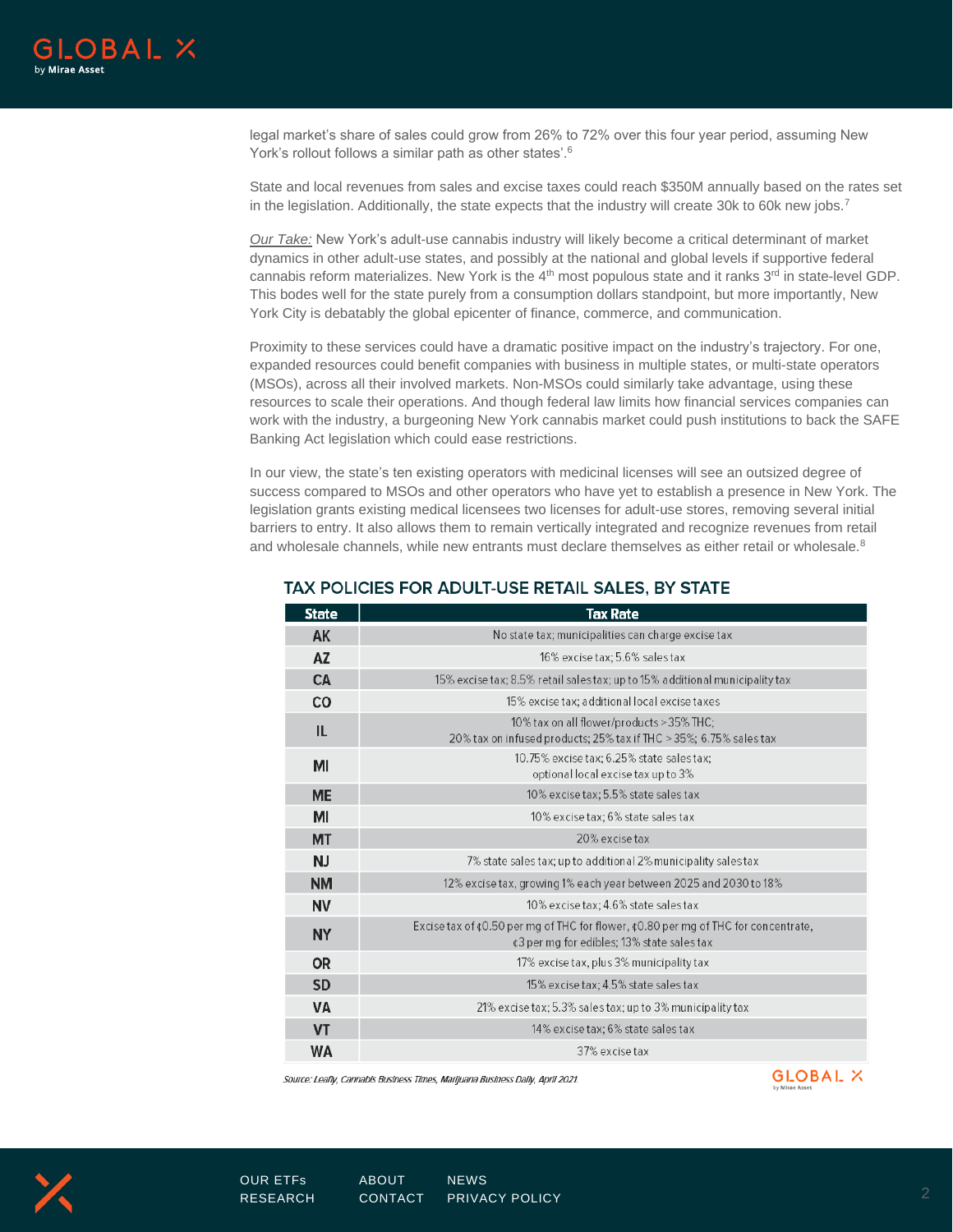

#### **Virginia**

*What happened?* In April 2021, Virginia lawmakers voted to legalize adult-use cannabis by this July, making Virginia the first southern state to do so. This comes less than two years after the legislature approved a formal medicinal industry and decriminalized possession of the plant in small amounts.

Under the law, Virginians aged 21 and older will be allowed to consume cannabis products, possess up to an ounce, and grow up to four plants in their homes. Additionally, those with sentences from marijuana convictions can petition to suspend or modify them.<sup>9</sup> Retail adult-use sales are further out – the approved legislation is targeting the first day of 2024. When this commences, the state will collect revenues from a 21% tax on adult use sales.

*Projections:* A November 2020 state-led impact report found that a mature adult-use market in Virginia could be worth \$628B to \$1.2B annually, generating up to \$274M in tax revenues per year.<sup>10</sup> Further analysis shows that the industry could also create up to 18,000 jobs.<sup>11</sup>

*Our Take:* Assuming implementation follows the path paved by April's legislation, we think it is reasonable to expect that adult-use sales and respective state revenues align with mature-market projections by 2030. Federal cannabis reform could accelerate the market's maturation, though it is uncertain how this would materialize and what the implications of it could be.

Most significant is that Virginia is the first southern state to legalize adult-use cannabis. We expect additional southern states to follow suit, with many of them likely to first legalize medicinal cannabis. Just last fall, Mississippi voted to legalize medicinal use cannabis, and as of April 2021 Alabama, North Carolina, Texas, Florida, and South Carolina have cannabis-related bills pending with their respective state legislatures. Obstacles to legalization certainly exist in the region, but we think that support from constituents and interstate competition will eventually lead to positive outcomes for the cannabis industry.

**New Mexico:** On April 12<sup>th</sup>, 2021, New Mexico Governor Michelle Grisham signed the Cannabis Regulation Act into law, making New Mexico the  $18<sup>th</sup>$  state to legalize adult-use cannabis. The Act legalizes the purchase and possession of up to 2 ounces of flower, 16 grams of concentrate, and 800mg of THC-infused edibles for adults aged 21 years and older. Retail sales will likely have to wait until 2022, but in the meantime New Mexicans can grow up to 6 plants in their homes (12 per household).<sup>12</sup> According to the Office of the Governor, adult-use first year sales could reach \$318M, generating \$20M in revenues for the state. The industry could create over 11,000 jobs as it matures.<sup>13</sup>

#### **Notable Pending Efforts** *(as of April 18, 2021)*

**Minnesota:** House committees are currently assessing a bill to legalize the use and possession of up to 1.5 ounces of recreational cannabis. The bill has advanced through 7 committees and the house could vote on it in May.<sup>14</sup> Governor Tim Walz is in favor of the plan.

**Rhode Island:** The state's senate is evaluating multiple proposals to legalize adult-use cannabis.<sup>15</sup> Legalization is seen as a top priority for many leading Rhode Island legislators and Governor Dan McKee.

**Connecticut:** A Bill to legalize and regulate adult-use cannabis passed through the state's judiciary committee on April  $6<sup>th</sup>$  and is likely heading the senate.<sup>16</sup>

**Delaware:** The state's House Health and Human Development Committee approved a bill to legalize and regulate adult-use cannabis on March  $24<sup>th</sup>$ . It is currently with the House Appropriations Committee.

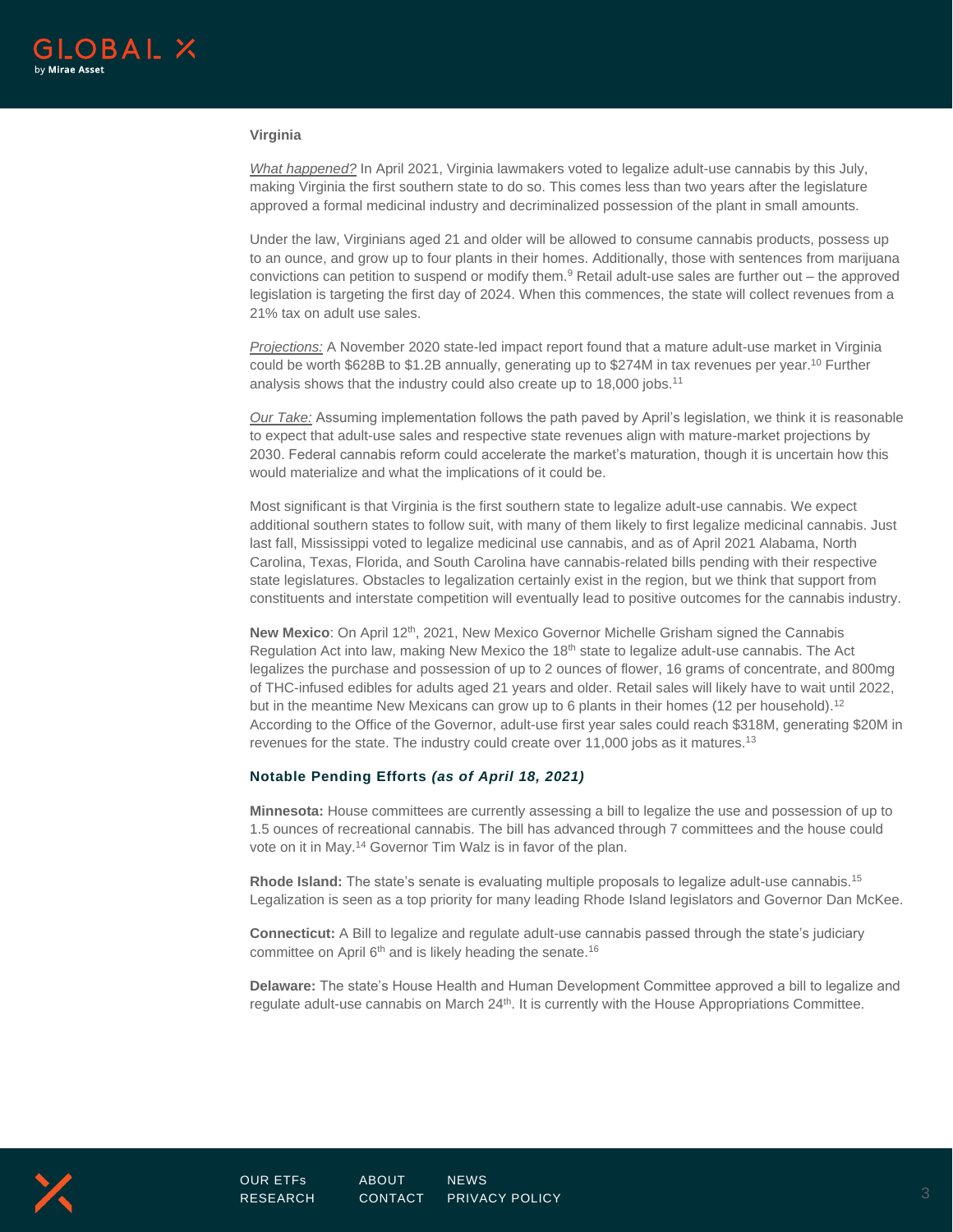

# **THE 2020 STATE ELECTIONS MOVED THE NEEDLE ON CANNABIS REFORM**

Cannabis policy reform was a defining theme of the 2020 State Elections.

Varying degrees of legalization appeared on 5 state election ballots, with voters approving measures in each case. Arizona, New Jersey, and Montana voted to legalize cannabis for recreational use; South Dakota approved it for both recreational and medical use; and Mississippi legalized it for medical use.

# 7 STATES FULLY LEGALIZED ADULT-USE CANNABIS SINCE THE START OF 2020



Source: Global X ETFs, Cannabis Business Times, DISA, April 2021.

#### **New Jersey**

*What happened?* In November 2020, New Jersey voters approved an amendment to the state constitution that legalizes the use and possession of recreational cannabis for adults over age 21, as well as the cultivation, processing, and sale of retail cannabis. <sup>17</sup> Three months later, in February 2021, Governor Phil Murphy signed three cannabis reform bills into law, legalizing a regulated adult-use industry and decriminalizing the use and possession of up to 6 ounces of unregulated product.<sup>18</sup> Sales likely won't begin until 2022 as the state formulates a regulatory framework for retail cannabis sales.

*Projections:* New Jersey's adult-use market could capture as much as \$773M of sales from its existing illicit market by the end of 2022. This could grow to \$1.8B by 2025, creating 22,000 jobs in the process.<sup>19,20</sup> The state expects to collect \$126M annually from related taxes.<sup>21</sup>

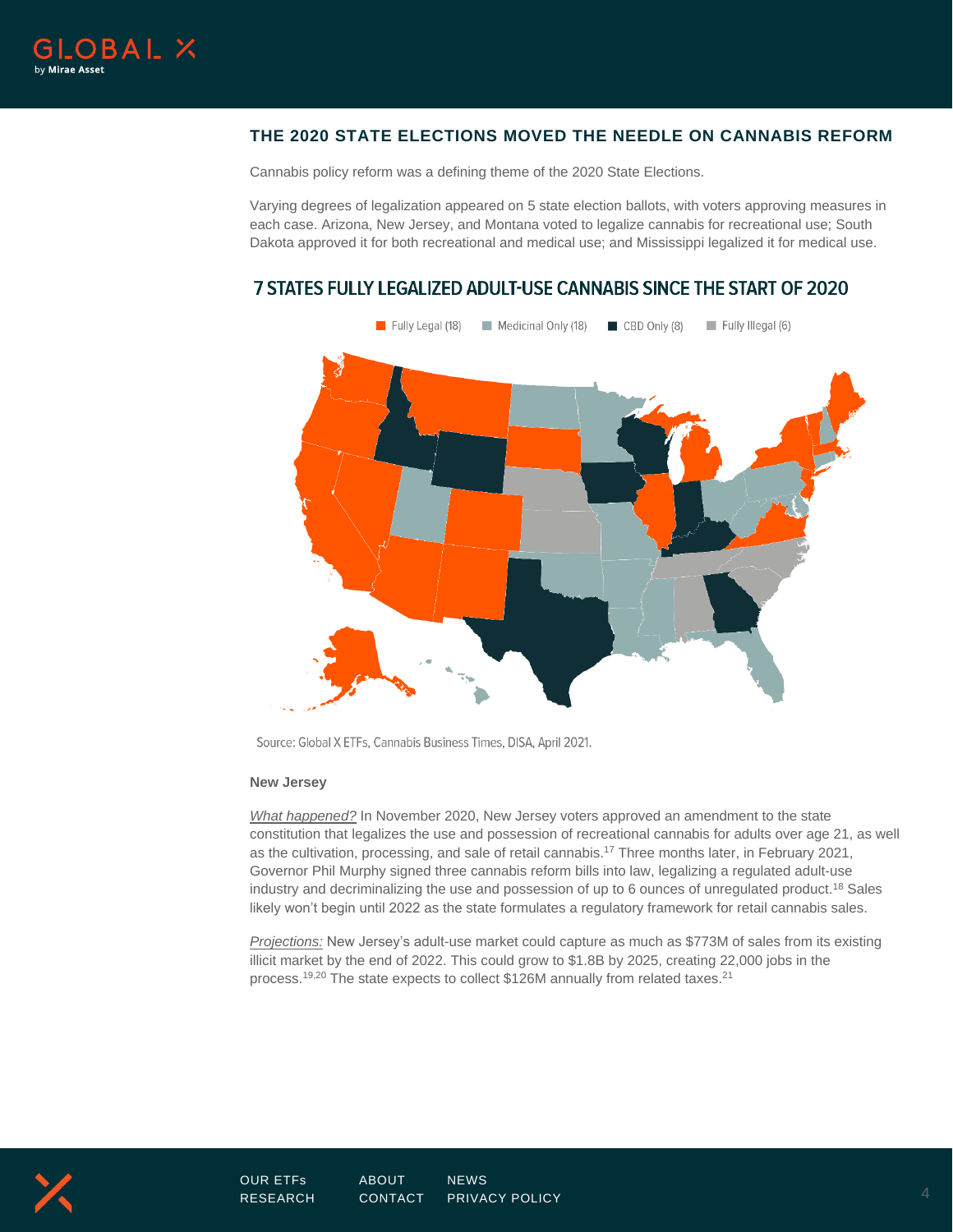#### **Arizona**

*What happened?* 10 years after voting to legalize medical cannabis, Arizona voters approved legislation to legalize an adult-use market. Proposition 207 permits recreational cannabis use and possession of up to 1 ounce of cannabis flower for adults over age 21.<sup>22</sup> The law also allows Arizonans to cultivate up to 6 cannabis plants in their homes.

Unlike other states, Arizona moved to implement all aspects of the law almost immediately. Retail sales began only two months later on January 22<sup>nd</sup>, with sales reaching \$2.9M within 10 days.<sup>23</sup> At that point the state had granted adult-use licenses to 73 of its existing medical operators adult-use licenses.<sup>24</sup> As of March 15, 2021, all 130 existing medical establishments were permitted to sell recreational product.<sup>25</sup>

*Projections:* Arizona adult-use sales could reach \$300M by the end of 2021, on the back of a speedy rollout and existing infrastructure. Some projections show that this could reach between \$1.3B and \$1.5B by 2025, but much is dependent on the ability to grant new licenses.<sup>26</sup> The law limits the number of licenses granted to adult-use only establishments to 1 per every 10 registered pharmacies. Based on current licensing, this would cap the number of adult-use establishments at 165-170.<sup>27</sup>

#### **South Dakota**

*What happened?* In November, 69% of South Dakotans voted for Measure 26, which legalizes medical marijuana, and 54% approved of Amendment A, a proposal to legalize recreational cannabis in the state.<sup>28</sup> Measure 26 calls for the Department of Health to begin reviewing applications for medical marijuana cards as well as licenses for growers and sellers by January 2021. Measure 26 is expected to activate on schedule.<sup>29</sup> Amendment A's future is uncertain, however. In February 2021, South Dakota's Sixth Judicial Circuit Court ruled that it should not be ratified. This ruling is expected to be appealed to South Dakota's Supreme Court.<sup>30</sup>

*Obstacles & Implications:* Amendment A is imperiled by the fact that the measure passed with a tighter margin of approval than any of the other initiatives discussed in this piece. Likewise, opponents of the legalization efforts have not been successful in halting activation of Measure 26, the relatively more popular initiative. In March 2021, South Dakota Gov. Kristi Noem's proposal to scale back Measure 26 died in the state Senate, with state senators citing the high rates of approval rates among voters as a reason not to postpone the program.<sup>31</sup> With nearly 70% approval, Measure 26 appears politically unassailable. The legal opposition to Amendment A targets technicalities in the construction of the amendment as well as how the measure was presented to voters. Such strategies mirror past efforts to repeal voter approved legalization efforts.

**Montana:** On January 1st, 2021, almost two months after Montana voters approved ballot initiatives to legalize adult-use cannabis, the relevant legislation was signed into law. Dual initiatives 190 and 118 legalize the possession, production, and commercial sale of recreational cannabis in the state of Montana. The state is currently on track to begin accepting license applications in October 2021, while recreational legal sales should commence in January 2022.<sup>32</sup> Montana's cannabis market is expected to generate \$175M in sales and create 1,300+ new jobs by 2025.<sup>33</sup>

**Mississippi**: 74% of Mississippians voted to amend the state's constitution to establish a medical marijuana program.<sup>34</sup> As proposed, the program would be overseen by the state's Department of Health and would allow Mississippians with one of 22 medical conditions to purchase cannabis beginning August 2021.<sup>35</sup> However, Initiative 65 has experienced legal challenges as legislators have questioned whether the initiative unfairly favors the cannabis industry. On April 14, 2021, the Mississippi Supreme Court heard a challenge regarding the constitutionality of Initiative 65.<sup>36</sup> A decision is expected to be delivered in May 2021. Regardless of this legal outcome, it is unlikely that Mississippi's cannabis program will begin by the proposed August 2021 deadline.

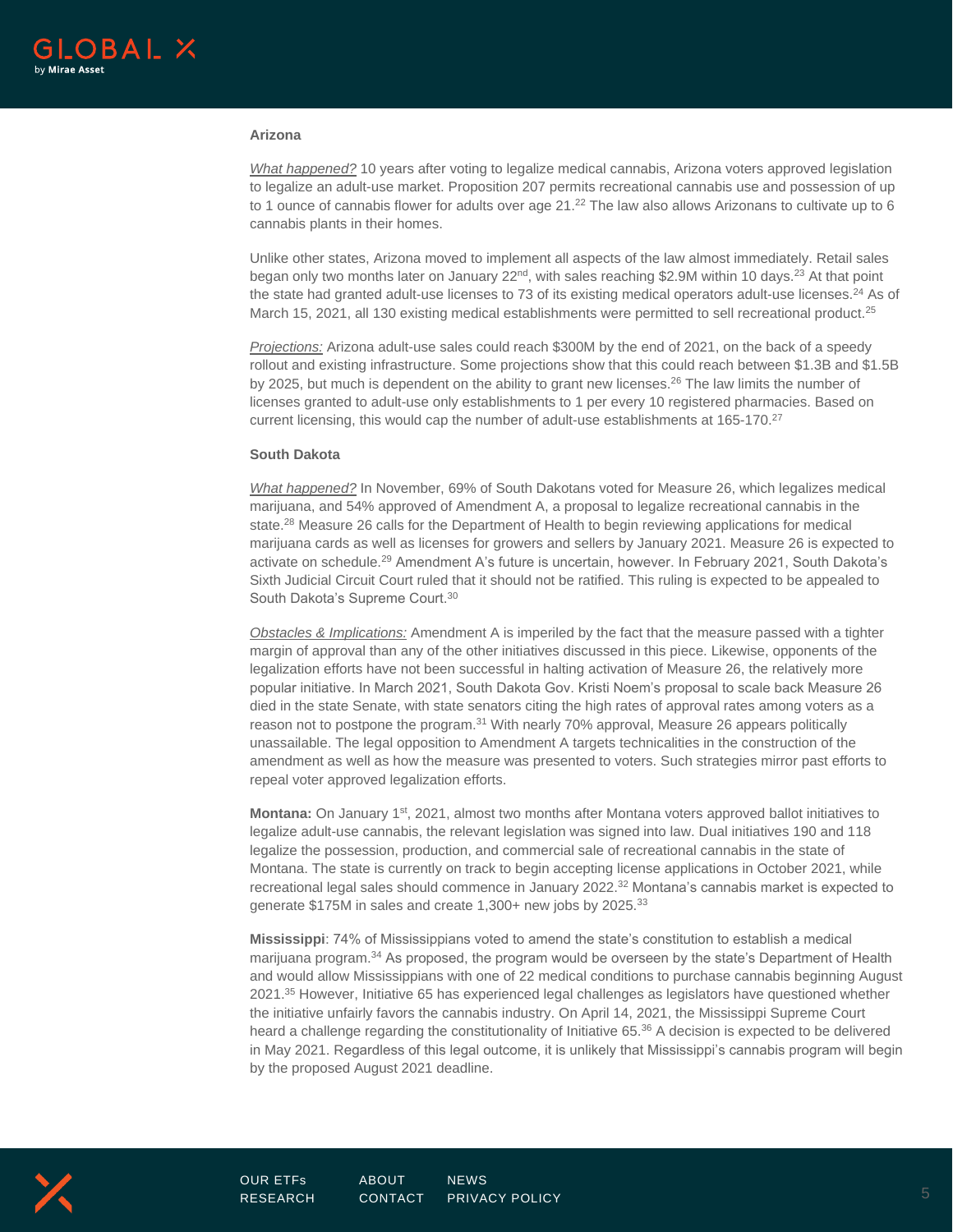

## SUPPORT FOR LEGALIZATION OF CANNABIS REACHES ALL-TIME HIGH IN U.S.



Note: Chart reflects composite of 15 Gallup polls conducted from 2000-2020. Source: Gallup, Nov 2020.

## **CONCLUSION**

While cannabis is still illegal on the federal level, more than  $2/3$  of the U.S. population lives in a state where a form of legal cannabis is available for purchase and almost 70% of Americans support full legalization.<sup>37</sup> We believe that recent legalization efforts are indicative of more widespread state legalization that could accelerate the timeline for potential federal legalization. The continued growth of existing cannabis markets and introduction of new ones should give existing cannabis companies the opportunity to scale and optimize their operations, priming the industry to benefit from any further progress.

SEI Investments Distribution Co. (1 Freedom Valley Drive, Oaks, PA, 19456) is the distributor for the Global X Funds.

Investing involves risk, including the possible loss of principal. The investable universe of companies in which POTX may invest may be limited. The Fund invests in securities of companies engaged in Healthcare and Pharmaceutical sectors. These sectors can be affected by government regulations, expiring patents, rapid product obsolescence, and intense industry competition. International investments may involve risk of capital loss from unfavorable fluctuation in currency values, from differences in generally accepted accounting principles or from social, economic or political instability in other nations. POTX is non-diversified.

POTX's investments are concentrated in the cannabis industry, and the Fund may be susceptible to loss due to adverse occurrences affecting this industry. The cannabis industry is a very young, fast evolving industry with increased exposure to the risks associated with changes in applicable laws (including increased regulation, other rule changes, and related federal and state enforcement activities), as well as market developments, which may cause businesses to contract or close suddenly and negatively impact the value of securities held by the Fund. Cannabis Companies are subject to various laws and regulations that may differ at the state/local, federal and international level. These laws and regulations may significantly affect a Cannabis Company's ability to secure financing and traditional banking services, impact the market for cannabis business sales and services, and set limitations on cannabis use, production, transportation, export and storage. The possession, use

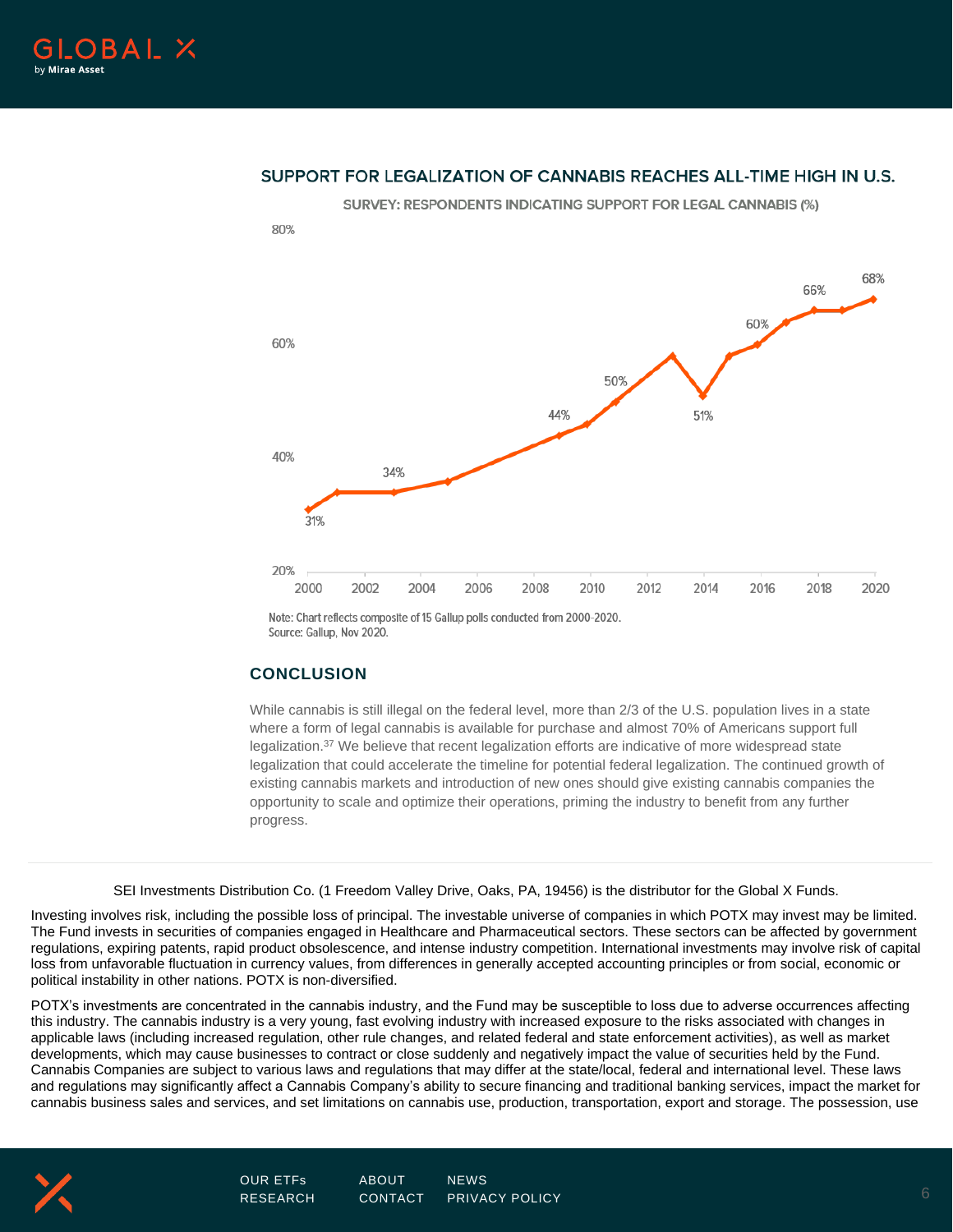

and importation of marijuana remains illegal under U.S. federal law. Federal law criminalizing the use of marijuana remains enforceable notwithstanding state laws that legalize its use for medicinal and recreational purposes. This conflict creates volatility and risk for all Cannabis Companies, and any stepped-up enforcement of marijuana laws by the federal government could adversely affect the value of the Fund's investments. Given the uncertain nature of the regulation of the cannabis industry in the United States, the Fund's investment in certain entities could, under unique circumstances, raise issues under one or more of those laws, and any investigation or prosecution related to those investments could result in expense and losses to the Fund.

Shares of ETFs are bought and sold at market price (not NAV) and are not individually redeemed from the Fund. Brokerage commissions will reduce returns.

*Carefully consider the Fund's investment objectives, risks, and charges and expenses before investing. This and other information can be found in the Fund's summary or full prospectuses which may be obtained by calling 1-888-GX-FUND-1 (1.888.493.8631), or by visiting globalxetfs.com. Please read the prospectus carefully before investing.*

Global X Management Company LLC serves as an advisor to Global X Funds. The Funds are distributed by SEI Investments Distribution Co. (SIDCO), which is not affiliated with Global X Management Company LLC or Mirae Asset Global Investments. Global X Funds are not sponsored, endorsed, issued, sold or promoted by Solactive AG, nor does Solactive AG make any representations regarding the advisability of investing in the Global X Funds. Neither SIDCO, Global X nor Mirae Asset Global Investments are affiliated with Solactive AG.

<sup>3</sup> Ibid.

- <sup>5</sup> MPG Consulting, "2021 New York Cannabis Legalization Market Opportunity Analysis," March 2021.
- <sup>6</sup> Ibid.

<sup>7</sup> New York State, "Governor Cuomo Signs Legislation Legalizing Adult-Use Cannabis," April 16, 2021.

<sup>9</sup> JD Supra, "Virginia Becomes First Southern State and 16th in the U.S. To Legalize Adult Recreational Cannabis," April 14, 2021. <sup>10</sup> Office of the Governor of Virginia, "Report on the Impact on Virginia of Legalizing the Sale and Personal Use of Marijuana," November 2021.

- <sup>13</sup> Office of the Governor Michelle Lujan Grisham, "Gov. Lujan Grisham legalizes adult-use cannabis," April 12, 2021.
- <sup>14</sup> Marijuana Moment, "Minnesota Marijuana Legalization Bill Approved By Seventh House Committee," April 17, 2021.
- <sup>15</sup> Marijuana Moment, "Marijuana Legalization Framed As Inevitability At Rhode Island Senate Joint Hearing," April 1, 2021.
- <sup>16</sup> Marijuana Policy Project, "2021 Marijuana Policy Reform Legislation," April 9, 2021.
- <sup>17</sup> Leafly, "Here's what's legal under New Jersey's updated marijuana laws," February 22, 2021.
- <sup>18</sup> State of New Jersey, "Governor Murphy Signs Historic Adult-Use Cannabis Reform Bills Into Law," February 22, 2021.
- <sup>19</sup> New Frontier Research, "Ask Our Experts: New Jersey's Adult-Use Legalization Referendum," October 10, 2021.
- <sup>20</sup> NorthJersey.com, "What's next for NJ's economy now that cannabis is legalized? | Opinion," November 12, 2020.
- <sup>21</sup> New Jersey Office of Legislative Services, "Legislative Fiscal Estimate Senate Concurrent Resolution No. 183 State Of New Jersey," December 18, 2019.
- <sup>22</sup> Marijuana Policy Project, "Summary of Arizona 2020 adult-use initiative," April 2021.
- <sup>23</sup> Marijuana Business Daily, "Arizona adult-use cannabis sales hit \$2.9 million during initial 10 days," March 15, 2021.

<sup>24</sup> Marijuana Business Daily, "Recreational marijuana sales kick off in Arizona less than three months after voters pass ballot measure," January 22, 2021.

 $25$  Arizona Department of Health Services, "Adult Use Marijuana Program," March 15, 2021.

 $26$  Marijuana Business Daily, "Arizona's new recreational cannabis firms see strong sales, possible supply issues on horizon," January 29, 2021.

 $27$  Ibid.

<sup>28</sup> Argus Leader, "What we know about recreational and medical marijuana legalization in South Dakota," March 14, 2021  $29$  Ibid.

<sup>30</sup> NORML, "South Dakota: Circuit Judge Rules Against Implementation of Voter-Approved Marijuana Legalization Measure," February 11, 2021

<sup>31</sup> Associated Press, "Noem's Medical Marijuana Plan Scuttled by Senate," March 11, 2021.



<sup>1</sup> Leafly, "Marijuana sales data reveal Americans bought 71% more weed to survive 2020," December 22, 2020.

 $2$  Business Insider, "A timeline of when New Yorkers can smoke marijuana, grow it, and sell it legally," March 31, 2021.

<sup>4</sup> The New York Times, "New York Has Legalized Marijuana. Here's What to Know," April 1, 2021.

<sup>&</sup>lt;sup>8</sup> Real Money, "New York State's Original 10 Cannabis Companies Are Big Winners," March 31, 2021.

<sup>11</sup> JLARC, "Key Considerations for Marijuana Legalization," 2020.

<sup>&</sup>lt;sup>12</sup> New Mexico Legislature, "Cannabis Regulation Act," April 12, 2021.